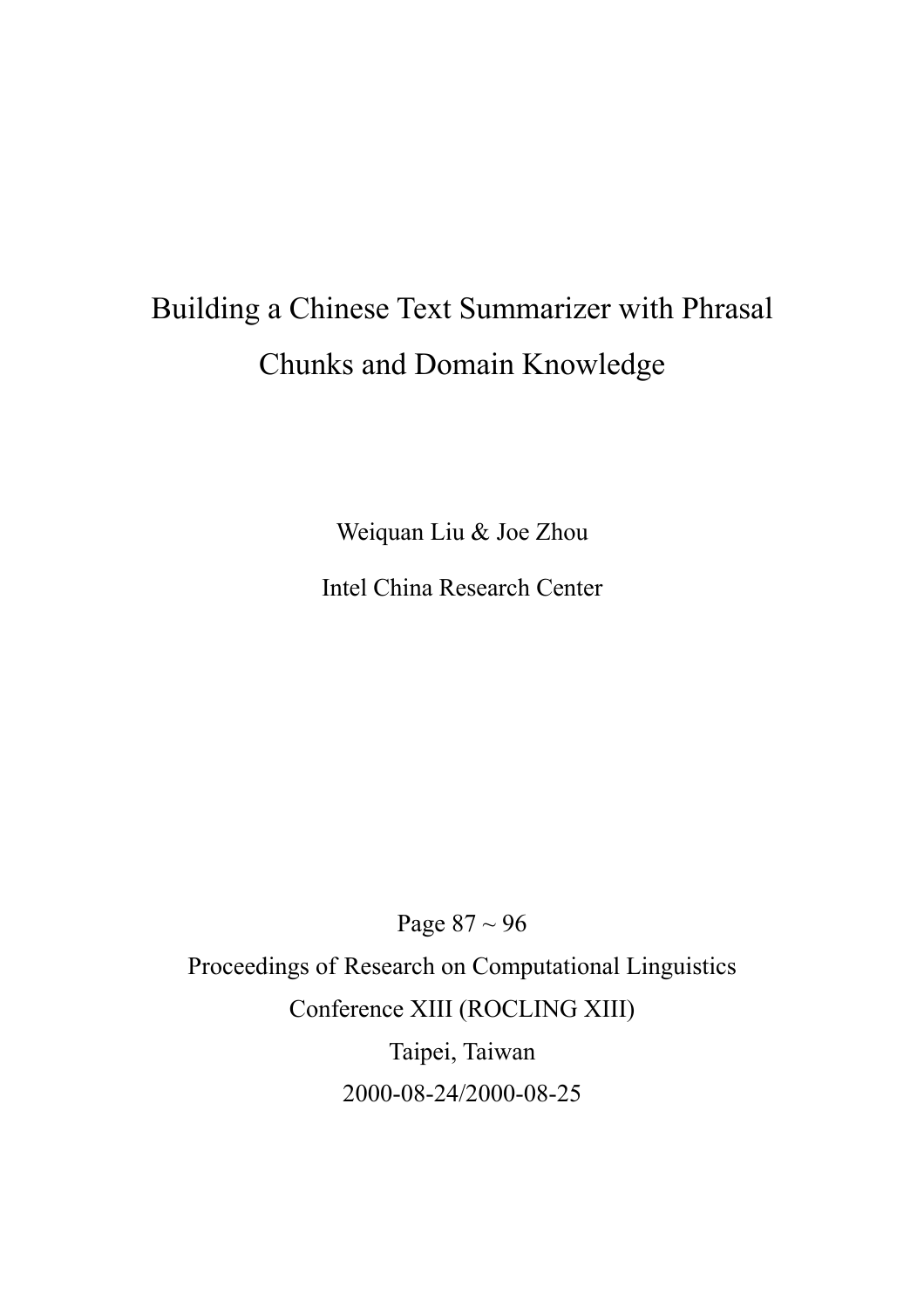# **Building A Chinese Text Summarizer with Phrasal Chunks and Domain Knowledge**

Weiquan Liu and Joe Zhou {Lious.Liu; Joe .F.Zhou}@intel.com Intel China Research Center 601 North Tower, Beijing Kerry Center #1 Guanghua Road, Beijing 10002, China

## **Abstract**

This paper introduces a Chinese summarizier called *ThemePicker*. Though the system incorporates both statistical and text analysis models, the statistical model plays a major role during the automated process. In addition to word segmentation and proper names identification, phrasal chunk extraction and content density calculation are based on a semantic network pre-constructed for a chosen domain. To improve the readability of the extracted sentences as auto-generated summary, a shallow parsing algorithm is used to eliminate the semantic redundancy.

#### **1 Introduction**

Due to the overwhelming amount of textual resources over Internet people find it increasingly difficult to grasp targeted information without any adjunctive tools. One of these tools is automatic summarization and abstraction. When coupled with general search and retrieval systems, text summarization can contribute to alleviating the effort in accessing these abundant information resources. It is capable of condensing the amount of original text, enabling the user to quickly capture the main theme of the text.

Based on the techniques employed (Hovy, 1998), existing summarization systems can be divided into three categories, i.e., word-frequency-based, cohesion-based, or information-extraction-based. Comparing to the other two techniques the first one is statistical oriented, fast and domain independent (Brandow *et al*, 1995). The quality, however, is often questionable. Cohesion-based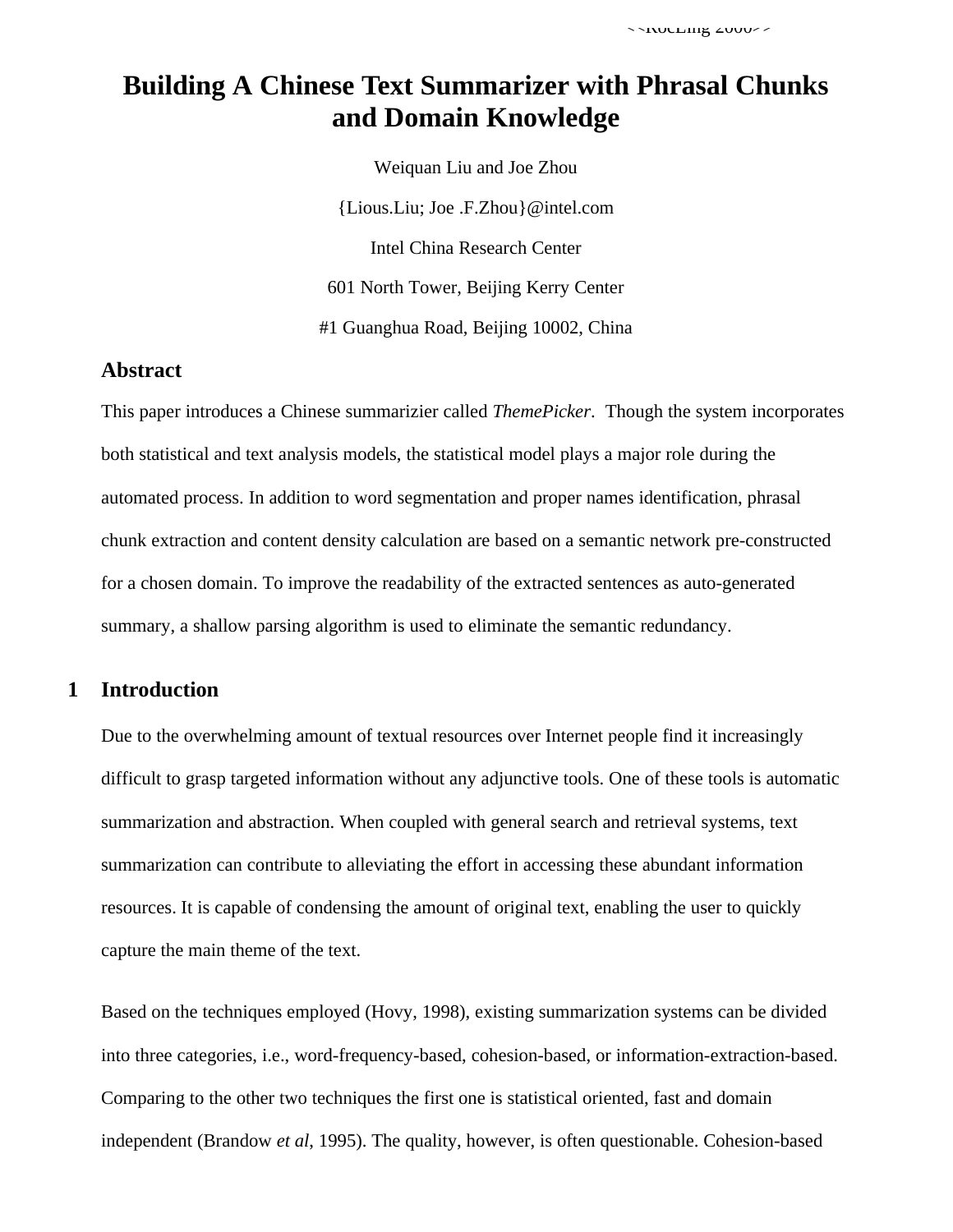techniques (or sometimes called as being linguistic oriented) can generate more fluent abstracts, but the sentence-by-sentence computation against the entire raw text is often quite expensive. Even the most advanced part of speech (POS) tagging or syntactic parsing algorithms are unable to handle all the language phenomena emerged from giga-bytes of naturally running text. Summarization based on information extraction relies on the predefined templates. It is domain dependent. The unpredictable textual content over Internet, however, may let the templates suffer from incompletion or intra-contradiction no matter how well they might be predefined.

In this paper we introduces a Chinese summarization system. Though it is a hybrid system incorporating some natural language techniques, considering the speed and efficiency of text processing we still adapted a statistical oriented algorithm and allowed it to play a major role during the automatic process. After pre-processing, the system first extracts phrasal chunks from the input. The phrasal chunks normally refer to meaningful terms and proper names existing in the text that are difficult to capture using simple methods. Then, we use a domain specific concept network to calculate the content density, i.e. measuring the significance score of each individual sentence. Finally, a Chinese dependency grammar applies as a shallow parser to process the extracted sentences into bracketed frames so as to achieve further binding and embellishment for the final output.

# **2 System Overview**

The system, hereafter referred to as *ThemePicker*, works as a plug-in to web browsers. When surfing among some selected Chinese newspaper web sites, *ThemePicker* monitors the content of the browser' s window. When the number of domain words or terms exceeds a pre-defined threshold, it will kick off the summary generation process and display the output in a separate window. Currently, we chose economic news as our specific domain.

The system consists of four components (see *Fig. 1*). The first component is a pre-processor dealing with the layout of the news web pages and removing unnecessary HTML tags while keeping the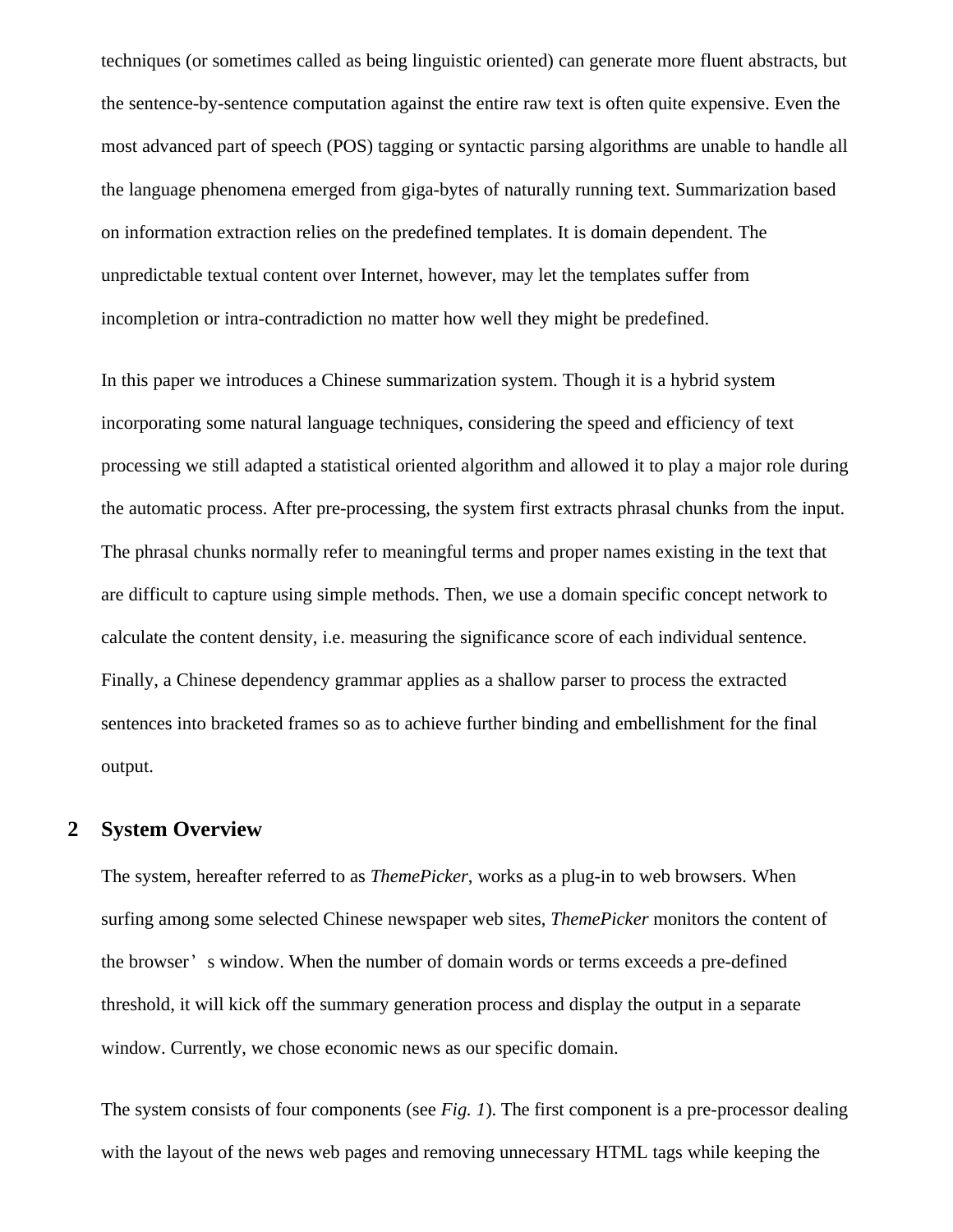headline, title and paragraph hierarchy. The retained information will provide the location of the extracted sentences for later manipulation.

The second component performs two tasks in parallel, resolving Chinese word segmentation and identifying and extracting phrasal chunks. As it is known to all, Chinese is an ideographical character based language with no spaces or delimiting symbols between adjacent words. After breaking the input sentence into a chain of separate character strings we use a lexical knowledge base to look up each word and parse the sentence appropriately. Person names and other proper names are also recognized during the segmentation process. Phrasal chunks are lexical units larger than words but not idioms. They are content oriented special terms (Zhou, 1999). We examined hundreds of documents and frequently encountered these phrasal chunks in the text that bear important information about the document. Since the meaning of a phrasal chunk is by no means the simple aggregation of the meanings of all the words in it, the word segmentation can not handle it. *ThemePicker* uses a statistical algorithm for phrasal chunk identification, aiming at the larger lexical unit that consists of two or more words always occurring in the same sequence.

The third component in sequence computes the degrees of sentence content density. The computation assigns a significance score to each sentence. The concept net that contains of more than 2000 concept nodes on economic news domain is used to define the semantic similarities between different sentences and adjust the significance scores of sentences across the input text. Sentences with high scores are selected for the inclusion in the candidate summary.

The fourth component analyzes the candidate sentences using a Chinese dependency grammar. The purpose is to improve the readability of the output summary.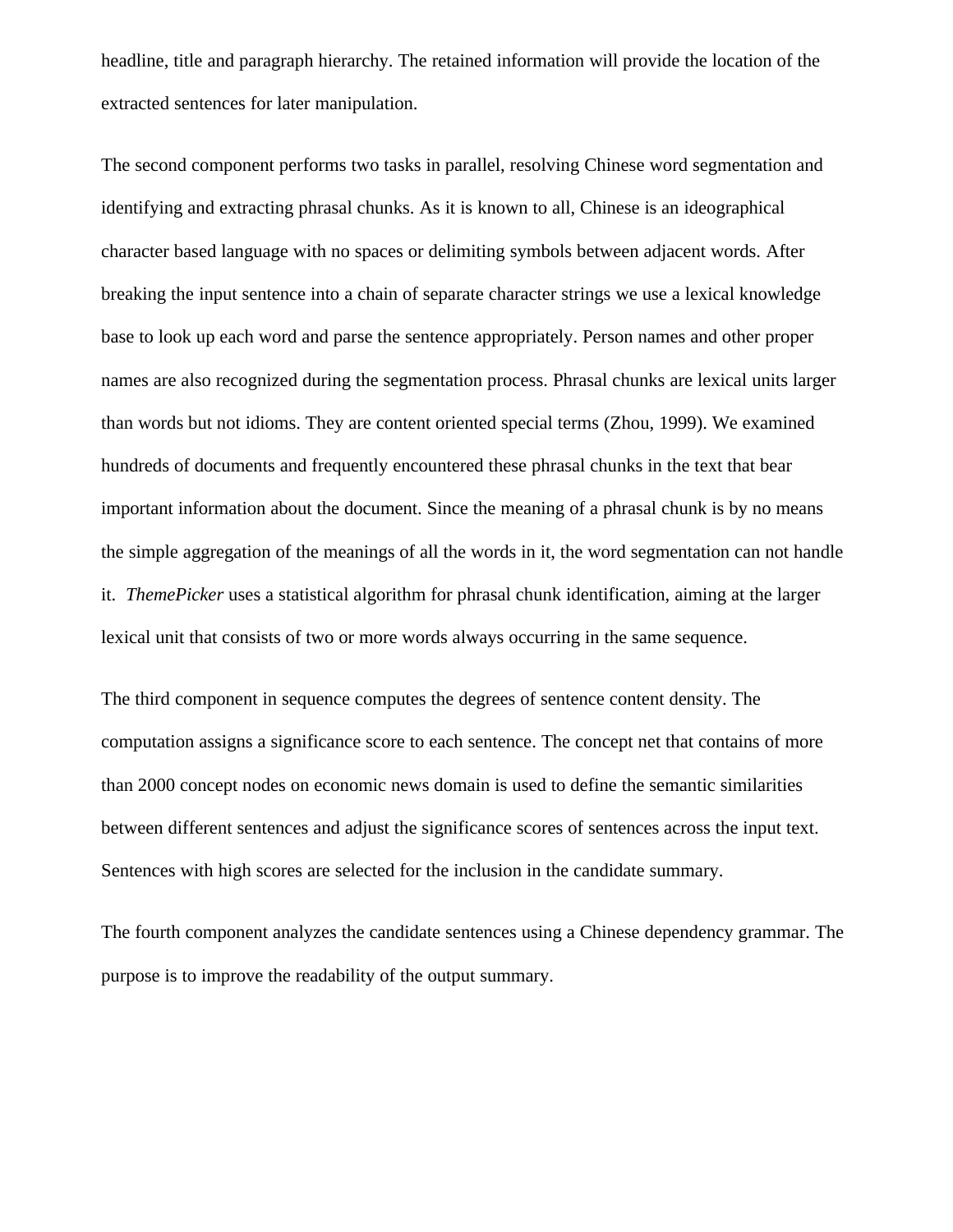

Figure 1: System overview and process flow

In the remaining sections of this paper we will describe in some details the major system components, i.e., word segmentation and proper name identification (Section 3), phrasal chunk extraction (Section 4), domain knowledge for summary generation (Section 5), and the dependency grammar (Section 6). The final section (Section 7) devotes to the system evaluation.

## **3 Word Segmentation and Proper Name Identification**

The segmentation algorithm is a single scan Reverse Maximum Matching (RMM). One major difference from other RMMs is the special lexicon it uses. The lexicon consists of two parts, the indexing pointers and the main body of lexical entries (*see Fig 2*).



Figure 2: Lexicon structure and segmentation process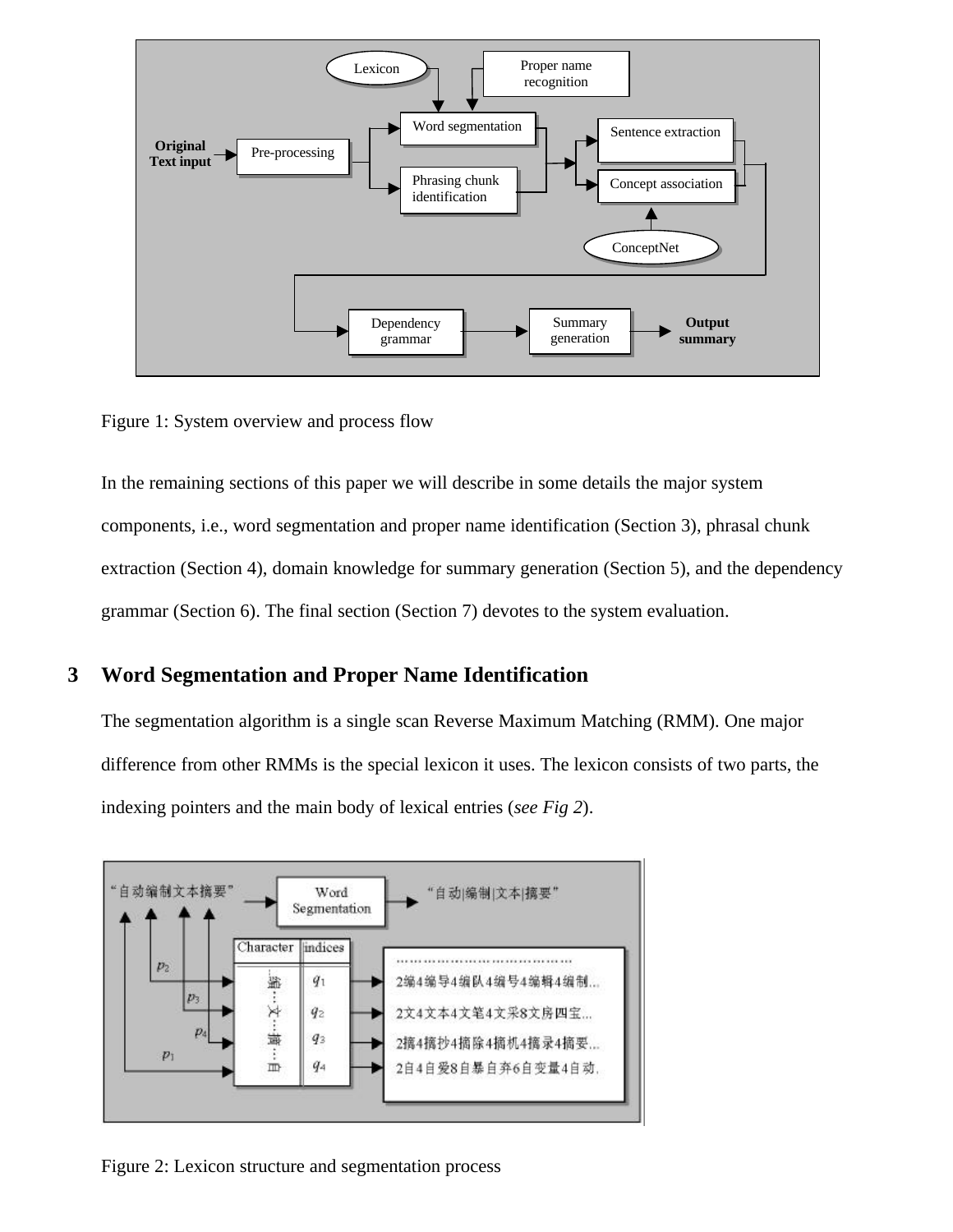The algorithm works efficiently. The average number of comparisons needed to segment each word is only 2.89 (Liu *et al*, 1998). The unregistered single characters that are left behind the word segmentation will become the target of proper name recognition.

Proper names in Chinese carry no signals like capitalization, hyphenation, and interpunction in English, to indicate that they are special and different from other noun phrases. Our algorithm currently can handle two types of proper names, people names and organization names. People names include Chinese person names and names of foreign origin (though treated differently). The majority of organization names are company names due to the nature of the selected domain economic news.

To fulfil the task of recognizing Chinese person names we built a surname and a given name databases. Intuitively, any given Chinese person name is formed by a lead surname and followed by 1 or 2 given names. The surname has only one character and rarely has two, therefore the length of each person name ranges from 2 to 4 characters. In the surname and given name databases, each character is given a possibility value that is obtained by calculating its frequency over a large name bank. Our person name recognition algorithm works as follows.

When an unregistered single character word is encountered during the scan of the segmented text, the algorithm will check a) whether the character is a surname, and b) whether the character is followed by one or two single character words. If both conditions are met, these two to three consecutive character string may likely be a person name, denoted as  $n = sc_1c_2$ . (four-character names are temporarily omitted since they are rare). Here is the calculation of the possibility of *n*:

> $p(n) = \log p(s) p(c_1) p(c_2)$ , if there are double given names.  $p(n) = \log p(s) p(c_1)$ , if there is a single given name, or

Thus, *n* is recognized as a Chinese person name for two character names if  $\eta_1 < p(n) < \eta_2$ , or for three character names if  $\zeta_1 \leq p(n) \leq \zeta_2$ . Here,  $\eta_1, \eta_2, \zeta_1$  and  $\zeta_2$  are pre-defined thresholds (Sun, 1998).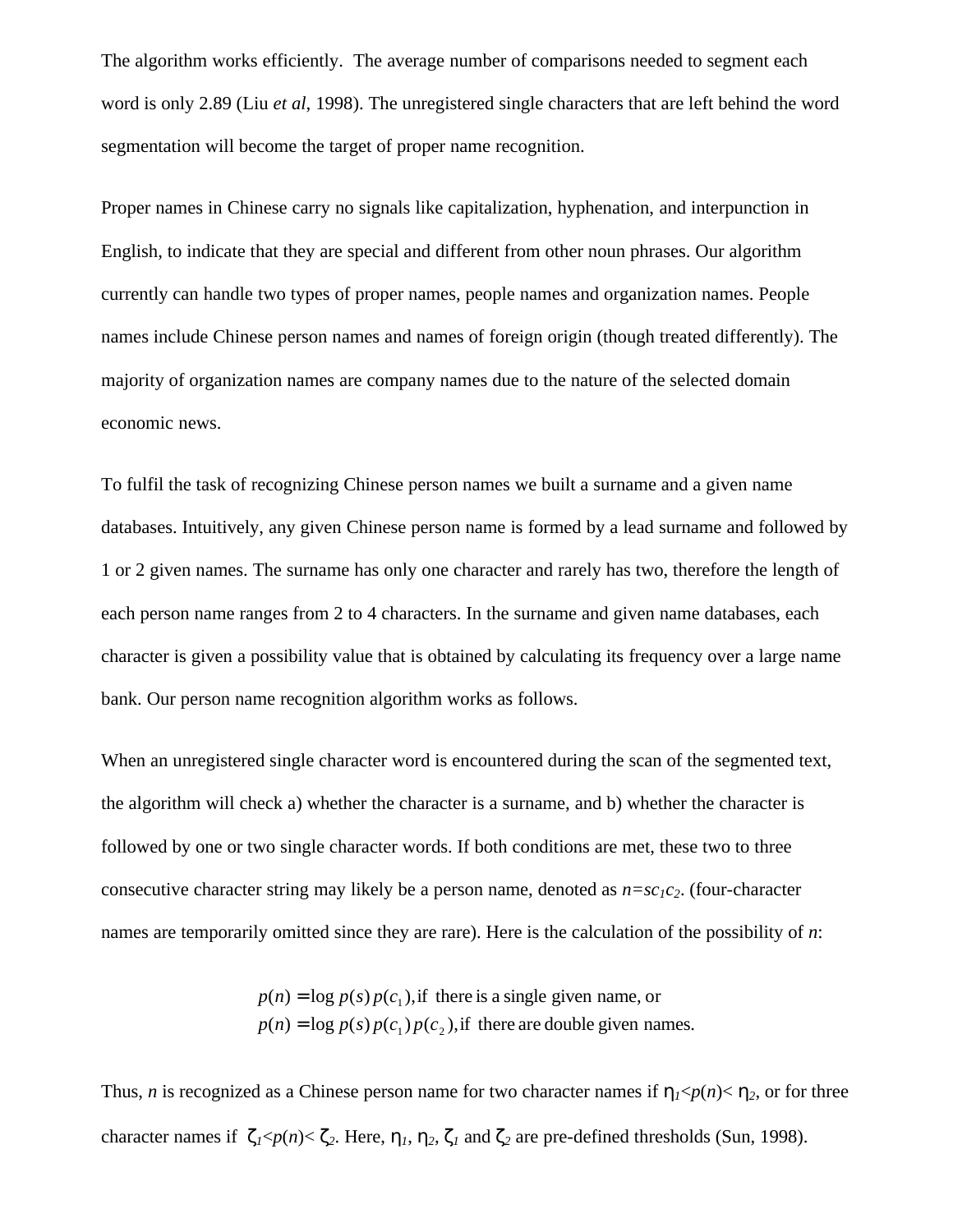When calculating the possibilities, the title words, such as *Mr.*, *Mrs*. etc. that immediately before *n* and verbs that follow *n* are also considered heuristically.

The difference between Chinese person name and transliterated foreign name is that the latter uses only a limited set of characters. The number of characters that allow to be used to denote foreign origin names is about 400 to 500 (Sun, 1998). Within this set, a portion of it can only be used as the first character and another subset can only be the tail ones. Using this principle we defined a set of rules to label the margins of foreign names resulting in satisfactory precision and recall.

Company name identification is also statistical and heuristic in nature. Based on the observation and analysis of a large quantity of collected Chinese text, we concluded that most company names can be denoted by the following BNF:

<*Geographical Loc*> + [<*Ordinal Number*>] + {<*Product Name*>|<*Trade Name*>} + <*Appellative Noun*>

Thus, we built a FSM in which heuristic rules are introduced to allow the system capture such text strings as company names.

Our initial evaluation of some sample text databases indicates that approximately 3% of the original text are proper names of various kinds, among whom the above two categories constitute more than 95%. This means that we would lose 2.85% of the segmentation accuracy if no action were taken to handle these two names. The above procedure now achieves more than 96% in accuracy. The improvement to the segmentation is 2.74%.

As mentioned above, proper names denote critical information in the original document. Their incorporation can make the summary more informative. Improved segmentation helps identify domain words more accurately. The identification of proper names also benefits the shallow parsing and improves the coherence and cohesion of summary output. Though phrasal chunk identification is independent to the segmentation, it is character based not word based.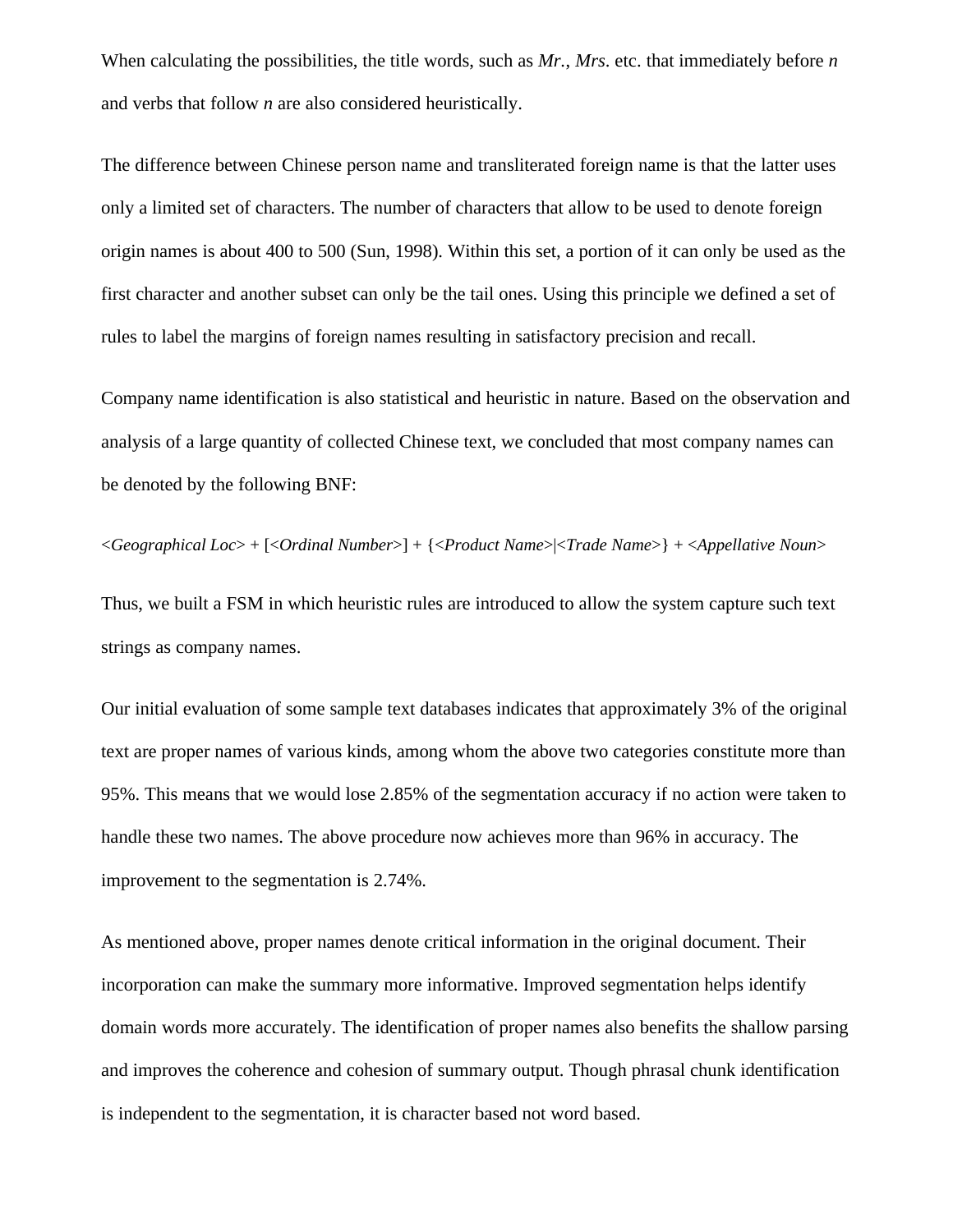#### **4 Phrasal Chunk Identification**

The phrasal chunk identification algorithm is to locate new terms formed by two or more words that frequently occur in the input text. For the words  $\mathscr{F}^{\sharp\sharp\ast}$ ,  $\mathscr{F}^{\sharp\ast}$  and  $\mathscr{F}^{\sharp\ast}$  found in the input text, if their frequencies all exceed a pre-defined threshold, we can say that they are key words in the original text. But, this does not mean the whole phrasal chunk "香港金融改革" is also a key word. To determine such a long term or a phrase chunk is also a key word we have to prove that these three words or 6 characters frequently appear in exactly the same sequence.

Our phrasal chunk identification algorithm uses a data structure used called Association Tree (A-Tree). A unique A-Tree can be constructed for each individual character using itself as the root of the respective tree.

Fig.3 shows an example of A-Trees. Each node consists of a character and an associated integer shows in parentheses. The integer refers to the number of occurrences of the character in the input text. The integers associated with other child nodes denote the number of occurrences that particular character follows its parent node. An A-Tree is constructed in the following way:

- Scan the input and record the position of each individual character *C*. Define  $\psi = \{C_i | C_i \in \Sigma\}$  as the set of all possible characters found in the input.  $|C_i|$  is the number of occurrence of  $C_i$ . Delete all  $C_i$  when  $|C_i| < T$  with *T* as a predefined threshold
- For each remaining individual character  $C_i \in \Psi$ , create a A-tree and place  $C_i(n)$  at the root of the tree and *n* as the associated integer
- Add all the descendants of  $C_i$  to the leaf node set  $\varphi = \{d_j \mid d_j \in \Sigma \}$ . Delete those  $d_j$  where  $|d_i| < T$ with *T* as a predefined threshold
- For each node *dj* in ϕ, add its descendant characters as described in step 3 and remove *dj* after it gets expanded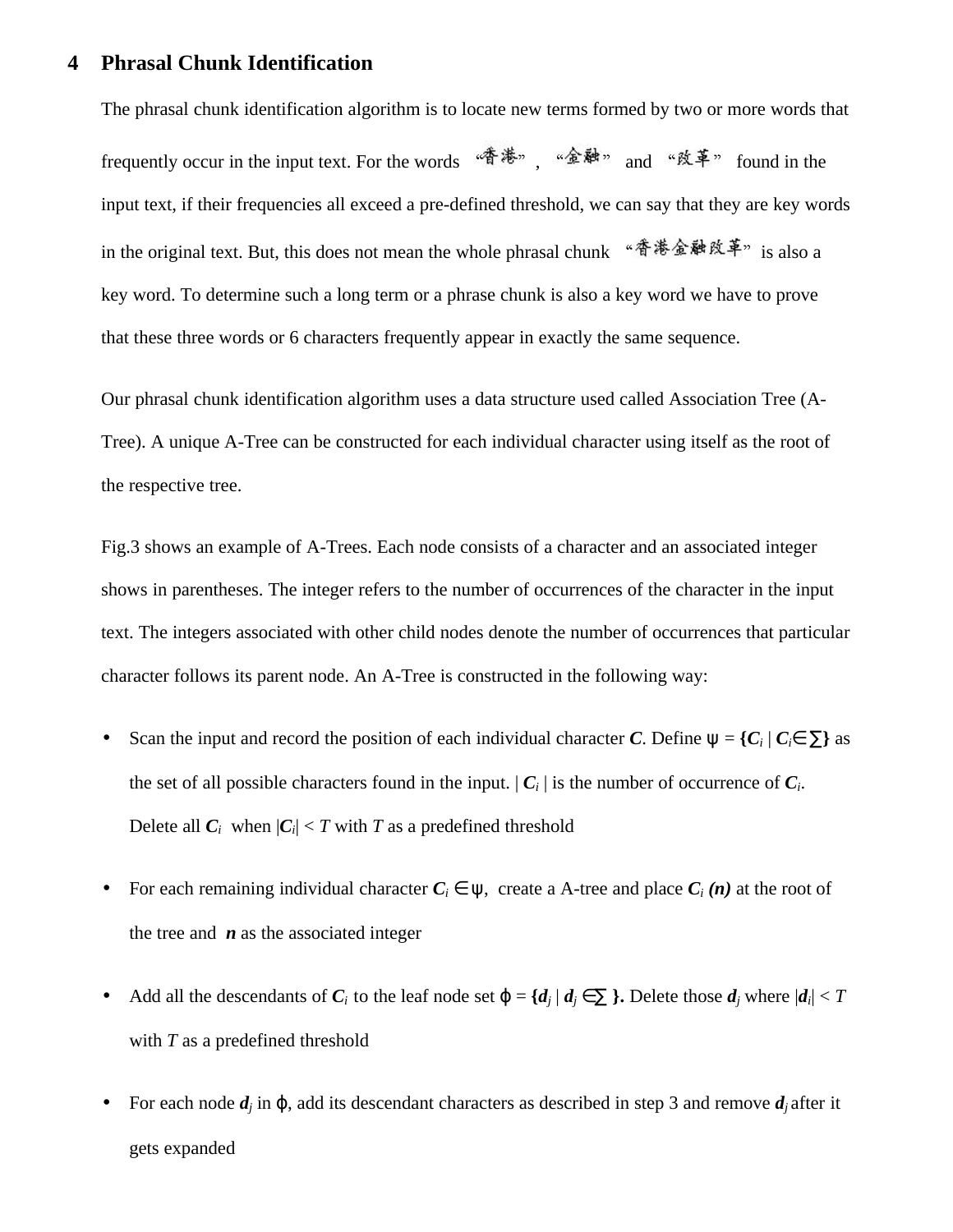Repeat step 4 until no leaf can be expanded, then the A-Tree of  $C_i$  is complete.



Figure 3: Phrasal chunk identification and an A-Tree

Once all A-Trees are constructed, new phrasal chunks can be extracted using entropy measurement. By tracking from the root node to each leaf node we can get a string of characters. For example, given a string  $a_1a_2 \cdots a_nb_1b_2 \cdots b_m$  that denotes two sub-strings  $A = a_1a_2 \cdots a_n$  and  $B = b_1b_2 \cdots b_m$  with  $a_1$ as the root, the entropy in *B* given *A* is:  $H(B|A) = -\log p(B|A)$ .

For an A-Tree the ratio  $|b_m|/|a_n|$  is an estimation of  $p(B|A)$ . The smaller the *H* value the closer the relationship between these two sub-strings. A zero value means *B* always follows *A*, suggesting that *AB* is a meaningful phrasal chunk.

For a string  $\mathbf{G} = C_0 C_1 C_2 \cdots C_n$ , the entropy in  $C_1$  given  $C_0$  is  $H_{\text{Cl}} = -\log P(C_1 | C_0)$ . Given  $C_0 C_1$ , entropy in  $C_2$  is  $H_{C2}$  = - log  $p(C_2|C_0C_1)$ . Thus, the total entropy measurement of *G* is defined as:

$$
H_{\Gamma} = \sum_{i=0}^{n} H_{Ci} = -\log p(C_0...C_n), \text{ where } H_{C_0} = -\log p(C_0)
$$

As shown in Fig. 3 there are three phrasal chunks that have been listed with their respective *H* values with the first one bearing the lowest. The chunk identification algorithm will collect all the phrasal chunks with *H* value less than a certain threshold among all the A-Trees built from the input text. These phrasal chunks are larger than a word and likely express the key content of the input.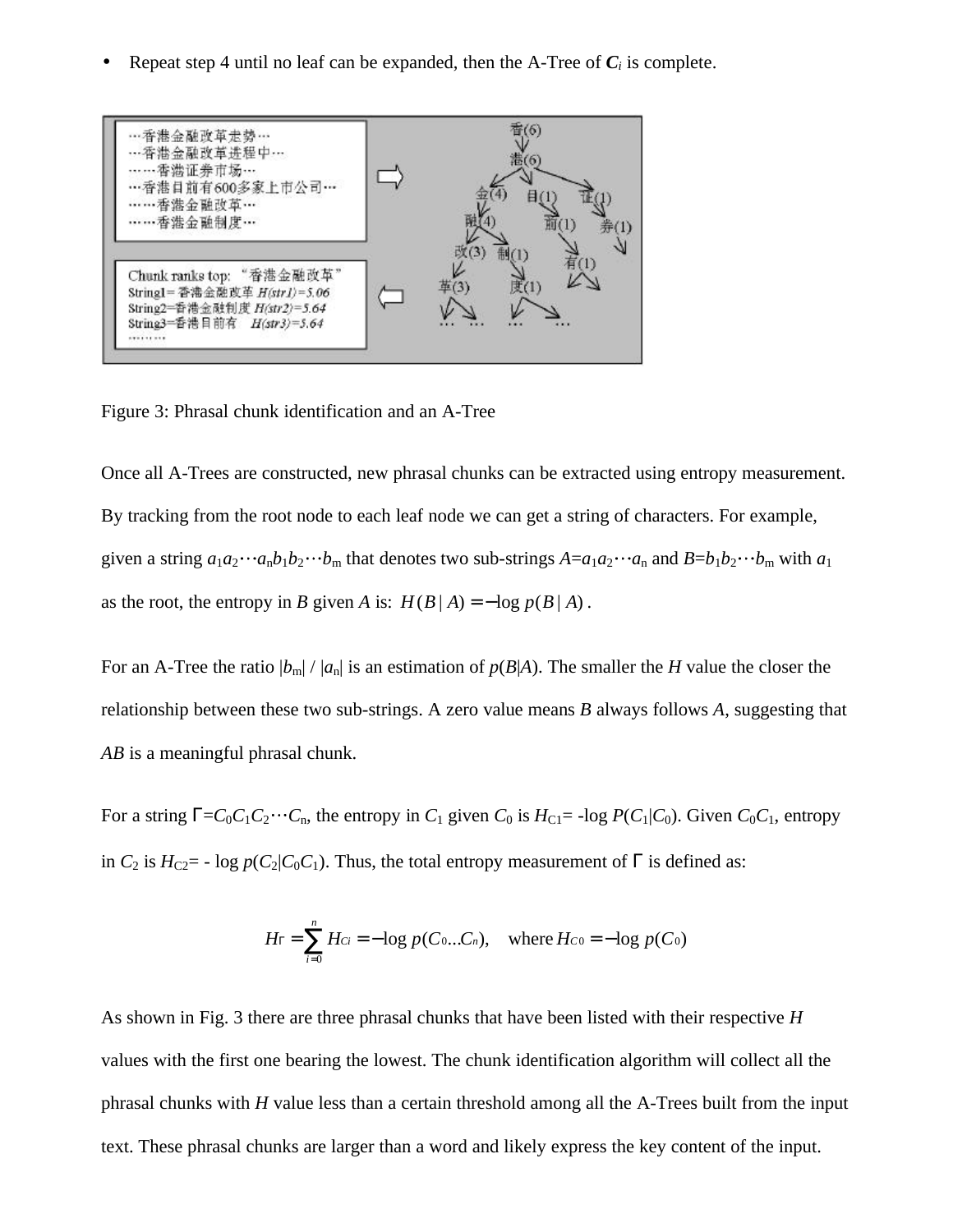#### **5 Sentence Extraction Using Domain Knowledge**

The significance score of a sentence is determined based on the sum of two measurements, the density of domain concepts and the density of phrasal chunks.

Suppose a sentence denoted as  $S=U_1U_2U_3\cdots U_L$ ,  $U_i \in [F | W | K]$ ,  $1 \le i \le L$  (here *F*: function words, *W*: domain concept words and *K*: phrasal chunks), for those *U*i that belong to *F*, no contribution will be made to the significance score. For other  $U_i$  that belong to  $W$ , their contribution to the significance score is gained from the domain knowledge contained in a *ConceptNet*. The *ConceptNet* is a graphic network constructed semi-automatically with nodes as various concepts and arcs as relations between concepts. The current version of our *ConceptNet* contains more than 2,000 nodes all collected from a large economic news database (see Fig. 4). The relations between concepts are of several types, such as a-kind-of, a-part-of, abbreviation-of, product-of, member-of, etc. The density of domain concepts α*<sup>w</sup>* is calculated as follows:

> $=\sum_{U_i\in W}\!\boldsymbol g_i\,(1-\sum_{U_j\in W}$ *U W*  $_i$ ,  $U$ <sub>j</sub> *U W w* =  $\sum$ **g**<sub>i</sub> *i*  $\in$  *V i*  $a_v = \sum g_i (1 - \sum R(U_i, U_i)) / |U|$ , *g* is a heuristic coefficient.

 $R(w_1, w_2)$  is a function that determines the semantic relations between  $w_1$  and  $w_2$ .



Figure 4: A partial snapshot of *ConceptNet* for economic news domain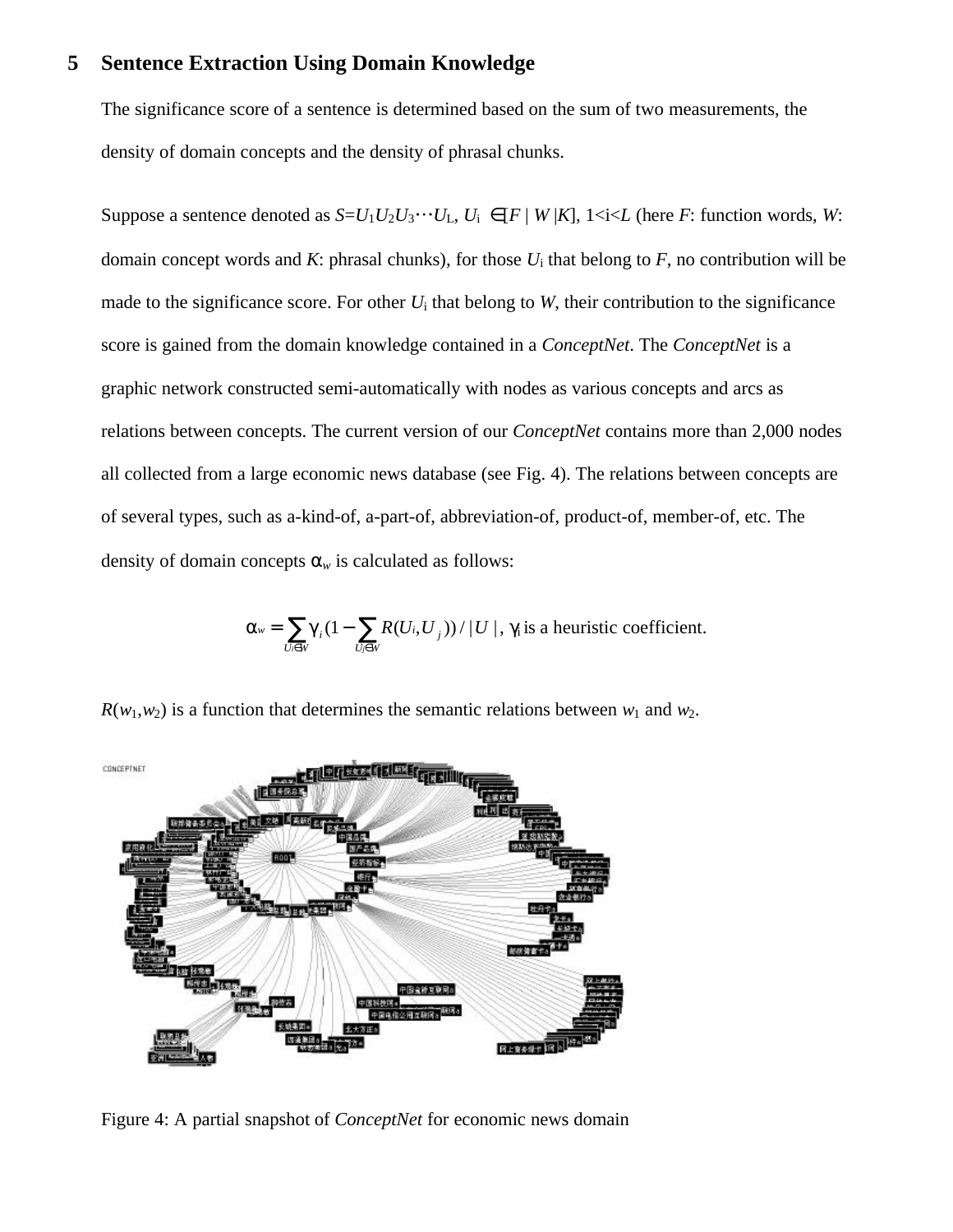For those  $U_i$  that belong to  $K$ , their contribution to the significance score is calculated as

 $=\sum_{U\in K}$  $U_i \in K$  $a_k = \sum g H(U_i) / |U|$  (referring to the previous section on the calculation of  $H(U_i)$ , the entropy of *i*

 $U_i$ .). Thus, the final significance score for the sentence *S* is:

$$
\mathbf{a}_s = \mathbf{I}_s(\mathbf{b}_1\mathbf{a}_w + \mathbf{b}_2(1-\mathbf{a}_r)).
$$

Conceptually, we give special treatment to domain concept words and phrasal chunks that appear in the title and headline. Some cue words or phrases are also detected that may bring positive or negative contributions to the significance score depending on their properties.  $\mathbf{b}_1$  and  $\mathbf{b}_2$  are balance factors for  $a_w$  and  $a_K$ . *ls* is determined by the location of *S* in the paragraph.

After all the input sentences receive the significance scores, those having values greater than a predefined threshold are chosen for the possible inclusion in the generated summary. The default length of the output summary is within 10~20% of the original text.

# **6 Dependency Grammar**

Though they receive higher significance scores, the extracted sentences cannot be treated as the abstract of the original text. The readability is low even if they are strung together in the order as they occur in the input. The duplication in meaning and the appearance of improper conjunction words often make readers confused. Anaphora without contextual reference also poses difficulty in comprehension.

To bind and embellish the output summary we employed a Chinese dependency grammar to parse the extracted sentence into Dependency Relation Tree (DRT). Based on the methodology introduced in Liu *et al*, 1998, DRT can further be bracketed into cells. One of the cells is called the core with others being dominated by the core. There exist unique mappings between dependency relations in DRT and the dominating relations among cells. Fig. 5 illustrates such an example.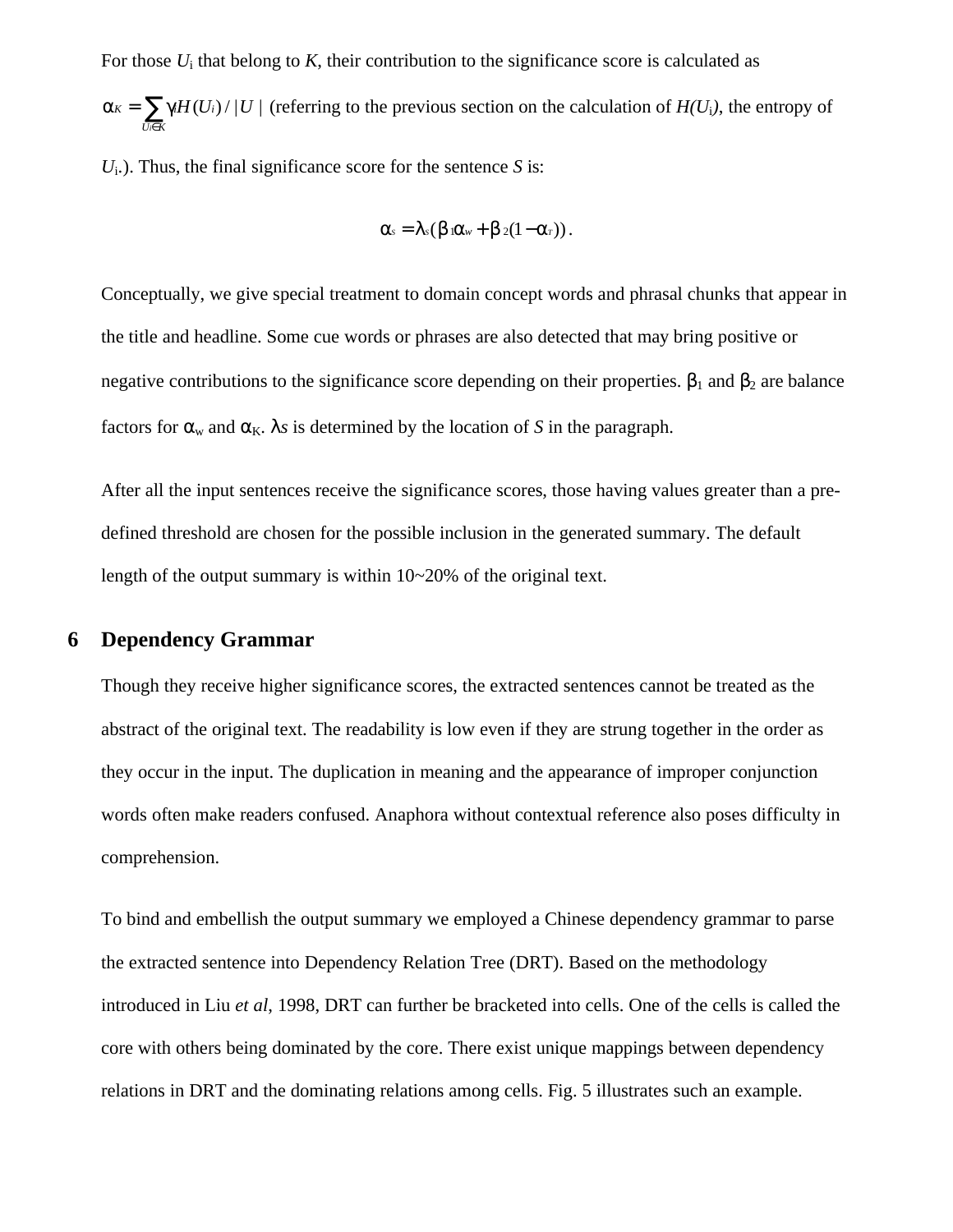

Figure 5: A sample sentence and its DRT

To eliminate the redundancy between two extracted sentences, we defined a semantic distance between them. Suppose that the bracketed cells of sentence *S* are represented as:

*Core*(*S*):=[*slot*<sub>1</sub>(*S*), *slot*<sub>2</sub>(*S*), *slot*<sub>n</sub>(*S*)], then we can define the semantic distance between *S*<sub>1</sub> and *S*<sub>2</sub> as  $D(S_1, S_2)$ :

$$
D(S_1, S_2) = \sum_i diff(slot_i(S_1), slot_i(S_2))
$$

If  $Core(S_1)$  and  $Core(S_2)$  are different,  $D(S_1, S_2)$  is indefinite. If  $Core(S_1)$  and  $Core(S_2)$  are the same,  $diff()$  is used to denote the semantic similarities between  $slot_i(S_1)$  and  $slot_i(S_2)$ . The more similar the contents in the two slots, the smaller the value of  $diff()$ , thus the smaller the distance  $D(S_1, S_2)$ .

A special case of the semantic distance is  $D(S_1, S_2)=0$ , that means  $S_1$  and  $S_2$  are basically identical in meaning, so one of them can be deleted. In most cases,  $D(S_1, S_2)$  is greater than zero. A distance threshold is pre-defined in order to determine which extracted sentence can be eliminated. After the redundancy elimination the remaining portion of extracted sentences is reorganized to assemble the final output summary.

#### **7 Performance Evaluation**

In this paper we introduced a Chinese summarizier called *ThemePicker*. It is a hybrid system incorporating both statistical and text analysis models. For the sake of speed and efficiency, the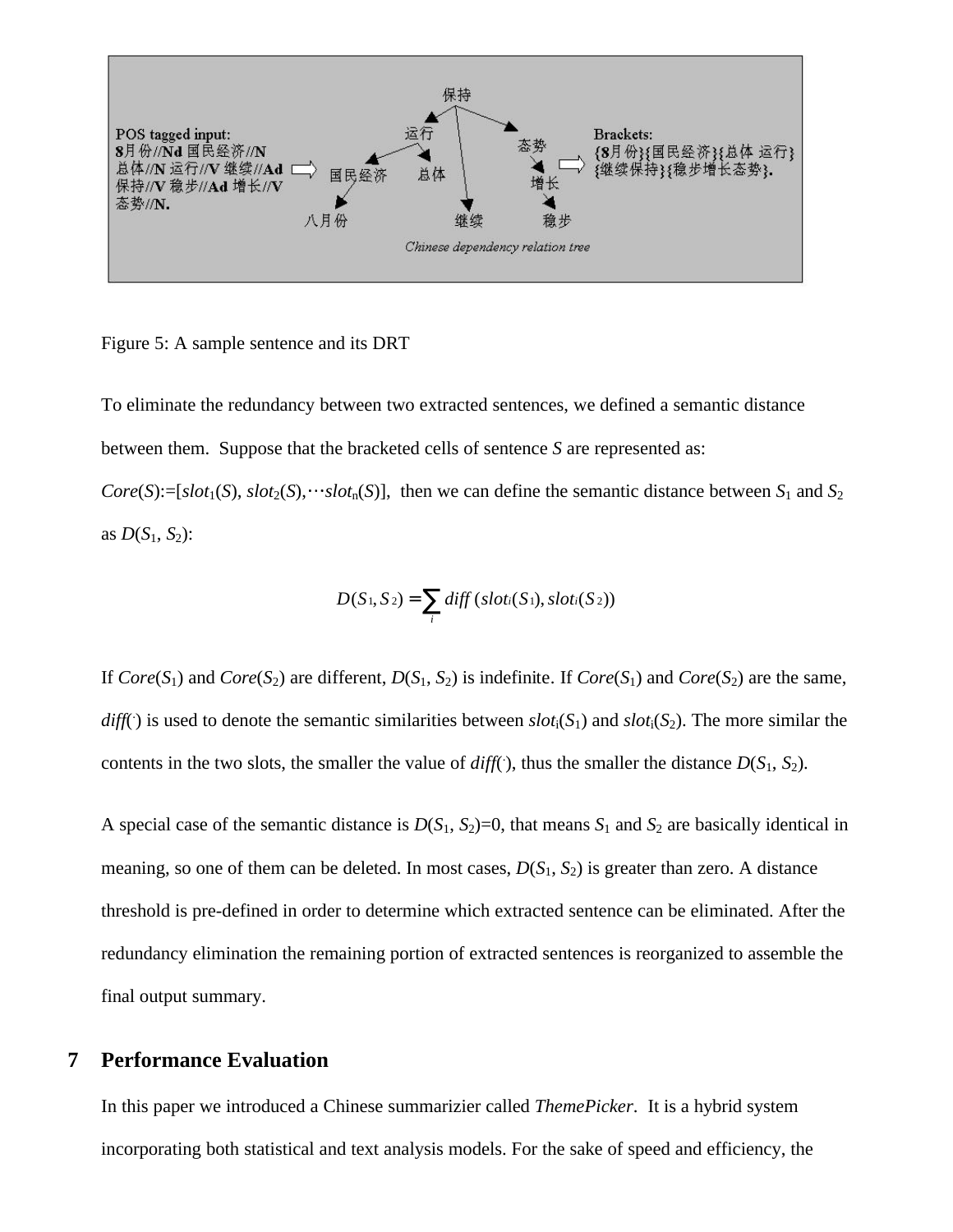algorithm was implemented in a way that allows the statistical model to take the major role during the automated process. We built a semantic network (ConceptNet), a knowledge base that contains more than 2000 concept nodes with arcs indicating the conceptual relationships between or across nodes. Our experiments have showed that the content density measured based on ConceptNet can be more valid than an algorithm purely based on key terms. To achieve higher degrees of readability of the auto-generated summary, we adapted a shallow parsing algorithm to eliminate the semantic redundancy between the extracted sentences. While enhancing the summary cohesion and coherence, the computational overhead is restricted.

As pointed out in the literature, due to the lack of the evaluation standards for auto summaries, it remains to be an open research topic regarding how to compare the performance of a text summarizer with any concrete and solid measurement (Paice, 1990). We conducted a preliminary system evaluation against the database that contains 2800 news articles (2.4M words in total) on the economic domain. First, two human analysts manually screened 1200 articles and identifies 80 specific topics like *Euro, Fortune Forum, RMB won't be depreciated,* etc. Then, they manually generated summaries for several selected documents from each of the 40 topics. After that, they compared the automatically generated summaries with those they manually composed. The benchmark uses three grading scales, comparing to the manually generated summary the auto counterpart was assigned as either, *good* or *acceptable* or *non-acceptable*. The results indicated that the total documents that received either good or acceptable grades constitute more than two-thirds of the total documents evaluated. Evaluation using more rigid methodology will be performed in the future.

#### **8 References**

(Brandow *et al*, 1995) Brandow R. Mitze K. and Rau L F. *Automatic Condensation of Electronic Publication by Sentence Selection.* Information Processing & Management, 31(5): 675-68, 1995